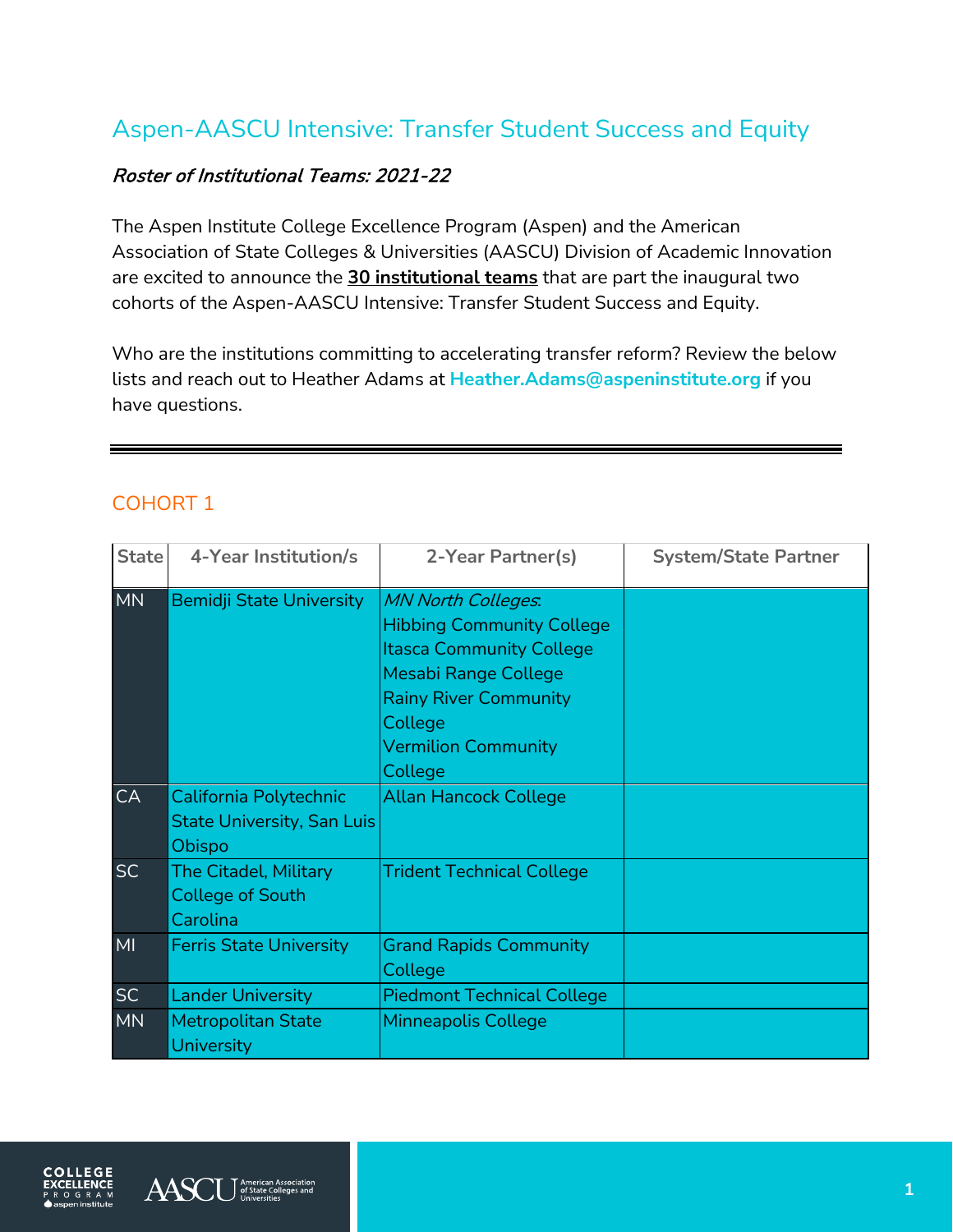| RI        | <b>Rhode Island College</b><br>University of Rhode<br><b>Island</b> | Community College of Rhode Rhode Island Office of the<br>Island | <b>Postsecondary Commissioner</b> |
|-----------|---------------------------------------------------------------------|-----------------------------------------------------------------|-----------------------------------|
| <b>MA</b> | <b>Salem State University</b>                                       | Northern Essex Community<br>College                             |                                   |
|           |                                                                     | <b>North Shore Community</b><br>College                         |                                   |
| <b>CT</b> | <b>Southern Connecticut</b><br><b>State University</b>              | Gateway Community College Connecticut State Colleges            | and Universities system           |
| <b>NY</b> | <b>State University of New</b><br>York, Buffalo State<br>College    | <b>SUNY Erie Community</b><br>College                           |                                   |
| FL.       | <b>University of Central</b><br>Florida                             | Miami Dade College -<br><b>Kendall Campus</b>                   |                                   |
| <b>NC</b> | University of North<br>Carolina - Greensboro                        | <b>Guilford Technical</b><br><b>Community College</b>           |                                   |
| WI        | University of Wisconsin-<br><b>Green Bay</b>                        | <b>Northeast Wisconsin</b><br><b>Technical College</b>          |                                   |
| <b>TX</b> | <b>West Texas A&amp;M</b><br><b>University</b>                      | <b>Amarillo College</b>                                         |                                   |
| <b>WA</b> | <b>Western Washington</b><br>University                             | <b>Olympic College</b>                                          |                                   |